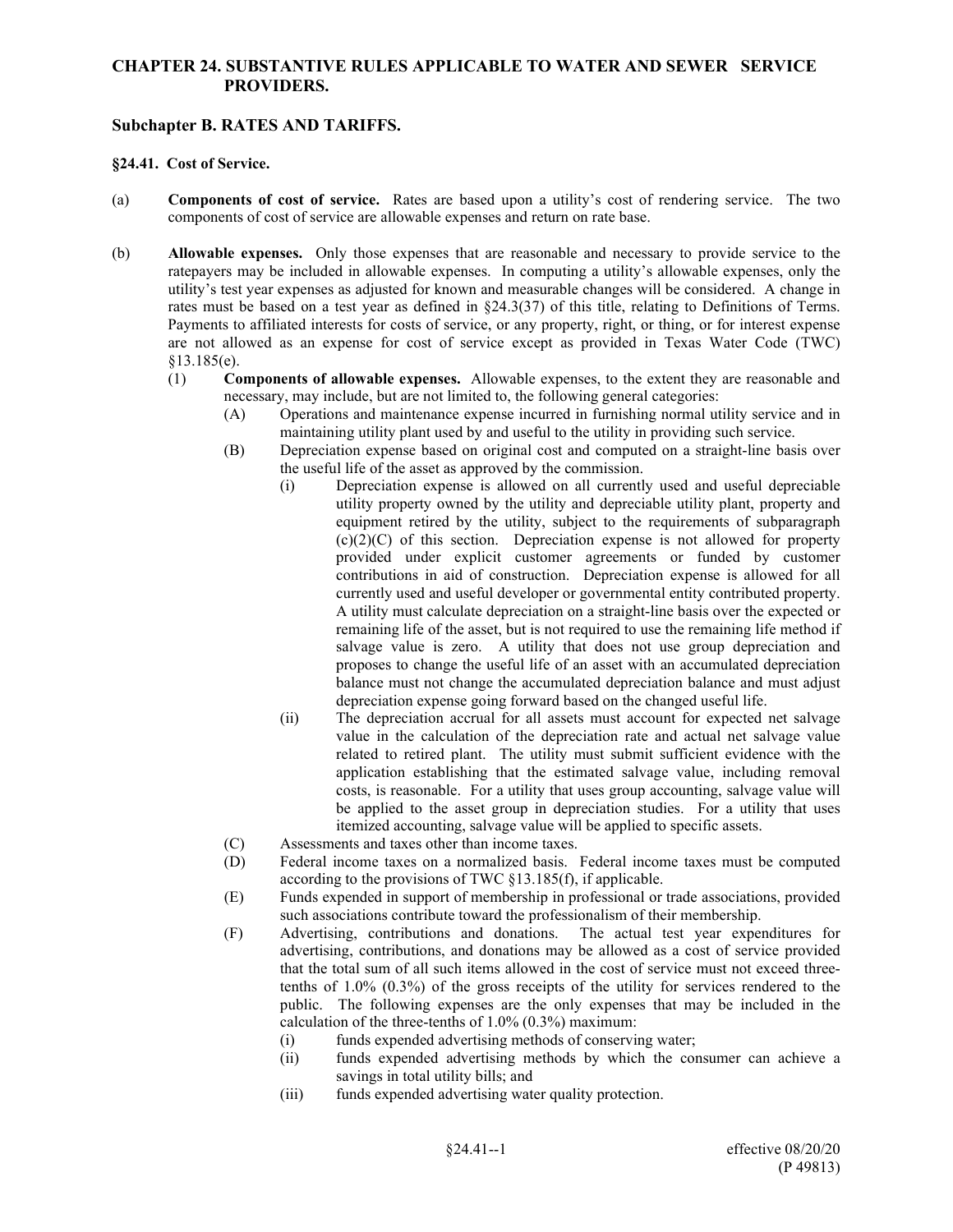- (G) Credit card and electronic payment processing fees. Expenditures or fees charged by banks or companies for accepting and processing credit card, debit card or other forms of electronic payment from customers for water and sewer utility service may be allowed as a cost of service.
- (2) **Expenses not allowed.** The following expenses are not allowed as a component of cost of service:
	- (A) legislative advocacy expenses, whether made directly or indirectly, including, but not limited to, legislative advocacy expenses included in professional or trade association dues;
	- (B) funds expended in support of political candidates;
	- (C) funds expended in support of any political movement;
	- (D) funds expended in promotion of political or religious causes;
	- (E) funds expended in support of or membership in social, recreational, fraternal, or religious clubs or organizations;
	- (F) funds promoting increased consumption of water;
	- (G) funds expended to mail any parcel or letter containing any of the items mentioned in subparagraphs (A) through (F) of this paragraph;
	- (H) interest expense of processing a refund or credit of sums collected in excess of the rate ordered by the commission;
	- (I) any expenditure found by the commission to be unreasonable, unnecessary, or not in the public interest, including, but not limited to, executive salaries, advertising expenses, rate case expenses, legal expenses, penalties and interest on overdue taxes, criminal penalties or fines, and civil penalties or fines; and
	- (J) the costs of purchasing groundwater from any source if:
		- (i) the source of the groundwater is located in a priority groundwater management area; and
			- (ii) a wholesale supply of surface water is available.
- (c) **Return on rate base.** The return on rate base is the rate of return times rate base.
	- (1) **Rate of return.** The commission will allow each utility a reasonable opportunity to earn a reasonable rate of return, which is expressed as a percentage of invested capital, and will fix the rate of return in accordance with the following principles.
		- (A) The return should be reasonably sufficient to assure confidence in the financial soundness of the utility and should be adequate, under efficient and economical management, to maintain and support its credit and enable it to raise the money necessary for the proper discharge of its public duties.
		- (B) The commission will consider the utility's cost of capital, which is the composite of the cost of the various classes of capital used by the utility.
			- (i) Debt capital. The cost of debt capital is the actual cost of debt, plus adjustments for premiums, discounts, and refunding and issuance costs.
			- (ii) Equity capital. For companies with ownership expressed in terms of shares of stock, equity capital commonly consists of the following classes of stock.
				- (I) Common stock capital. The cost of common stock capital must be based upon a fair return on its value.
				- (II) Preferred stock capital. The cost of preferred stock capital is its annual dividend requirement, if any, plus an adjustment for premiums, discounts, and cost of issuance.
		- (C) The commission will consider the efforts and achievements of the utility in the conservation of resources, the quality of the utility's services, the efficiency of the utility's operations, and the quality of the utility's management, along with other relevant conditions and practices.
		- (D) The commission may consider inflation, deflation, the growth rate of the service area, and the need for the utility to attract new capital.
	- (2) **Rate base.** The rate of return is applied to the rate base. Assets retired before June 19, 2009, must be removed from rate base before the rate of return is applied to the rate base. Components to be included in determining the rate base are as follows: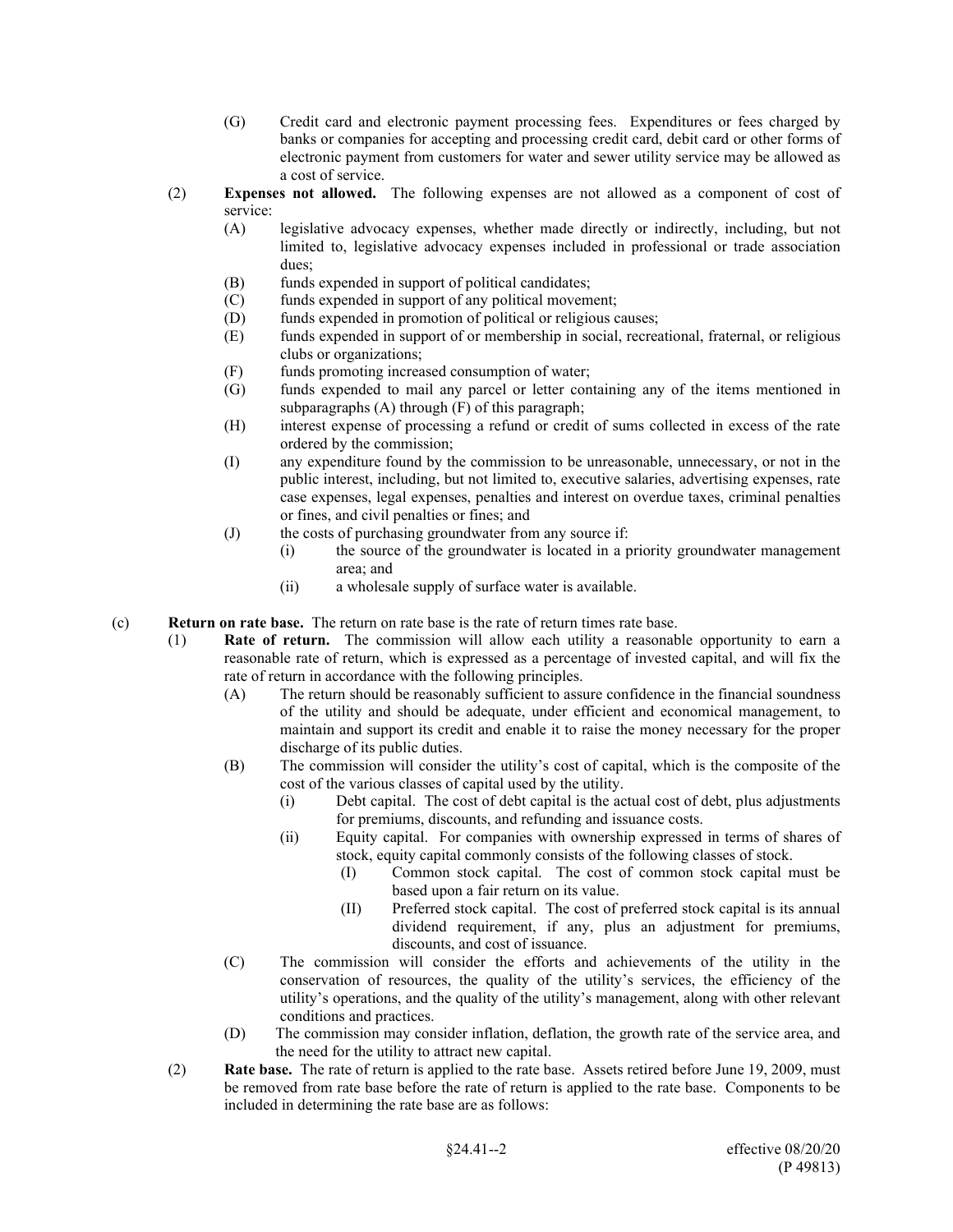- (A) If a utility or its facilities were valued using the process for establishing fair market value in Texas Water Code (TWC) §13.305, the dollar value of the "ratemaking rate base," as defined in TWC  $\S$ 13.305(a)(2) and  $\S$ 24.238(b)(4) of this title, relating to Fair Market Valuation, less accumulated depreciation.
	- (i) The installation date of the ratemaking rate base is the filing date of the commission's final order approving the acquisition of the ratemaking rate base in an application filed under TWC §13.301.
	- (ii) The ratemaking rate base will include an accrual for Allowance for Funds Used During Construction (AFUDC), as defined in §24.238(b)(2) of this title, relating to Fair Market Valuation, for any post-acquisition improvements to the ratemaking rate base. The accrual will begin on the date the improvement cost was incurred and end on the earlier of:
		- (I) the fourth anniversary of the date the improvement was placed in service; or
		- (II) the filing date of the commission order in which the ratemaking rate base is first approved by the commission as part of the rate base set in a base rate proceeding.
	- (iii) For book and ratemaking purposes, depreciation on any post-acquisition improvement to the ratemaking rate base will be deferred and considered in the utility's next base rate proceeding.
	- (iv) Transaction and closing costs associated with the acquisition will be reviewed in the acquiring utility's first base rate proceeding after the transaction has been concluded.
- (B) Original cost, less accumulated depreciation, of utility plant, property, and equipment used by and useful to the utility in providing service.
- (C) Original cost, less net salvage and accumulated depreciation at the date of retirement, of depreciable utility plant, property and equipment retired by the utility.
	- (i) For original cost under this subparagraph or subparagraph (B) of this paragraph, the commission may adjust rate base and the rate of return on equity associated with the cost of plant and equipment that has been estimated by trending studies or other methods not based on or verified by historical records.
	- (ii) Original cost in this subparagraph or subparagraph (B) of this paragraph is the actual money cost, or the actual money value of any consideration paid other than money, of the property at the time it was dedicated to public use, whether by the utility that is the current owner or by a predecessor. Assets may be booked in itemized or group accounting, but all accounting for assets and their retirements must be supported by an approved accounting system.
	- (iii) On all assets retired from service, the original cost of an asset must be the book cost less net salvage value. If a utility calculates annual depreciation expense for an asset with allowance for salvage value, then it must account for the actual salvage amounts when the asset is actually retired. The utility must include the actual salvage calculation in its net plant calculation in the first full rate change application, excluding alternative rate method applications as described in §24.75 of this title, relating to Alternative Rate Methods, it files after the date on which the asset was removed from service, even if it was not retired during the test year. Recovery of investment on assets retired from service before the estimated useful life or remaining life of the asset must be combined with overaccrual of depreciation expense for those assets retired after the estimated useful life or remaining life and the net amount must be amortized over a reasonable period of time taking into account prudent regulatory principles.
	- (iv) Accelerated depreciation is not allowed.
	- (v) For a utility that uses group accounting, all mortality characteristics, both life and net salvage, must be supported by an engineering or economic based depreciation study for which the test year for the depreciation is no more than five years old in comparison to the rate case test year. The engineering or economic based depreciation study must include: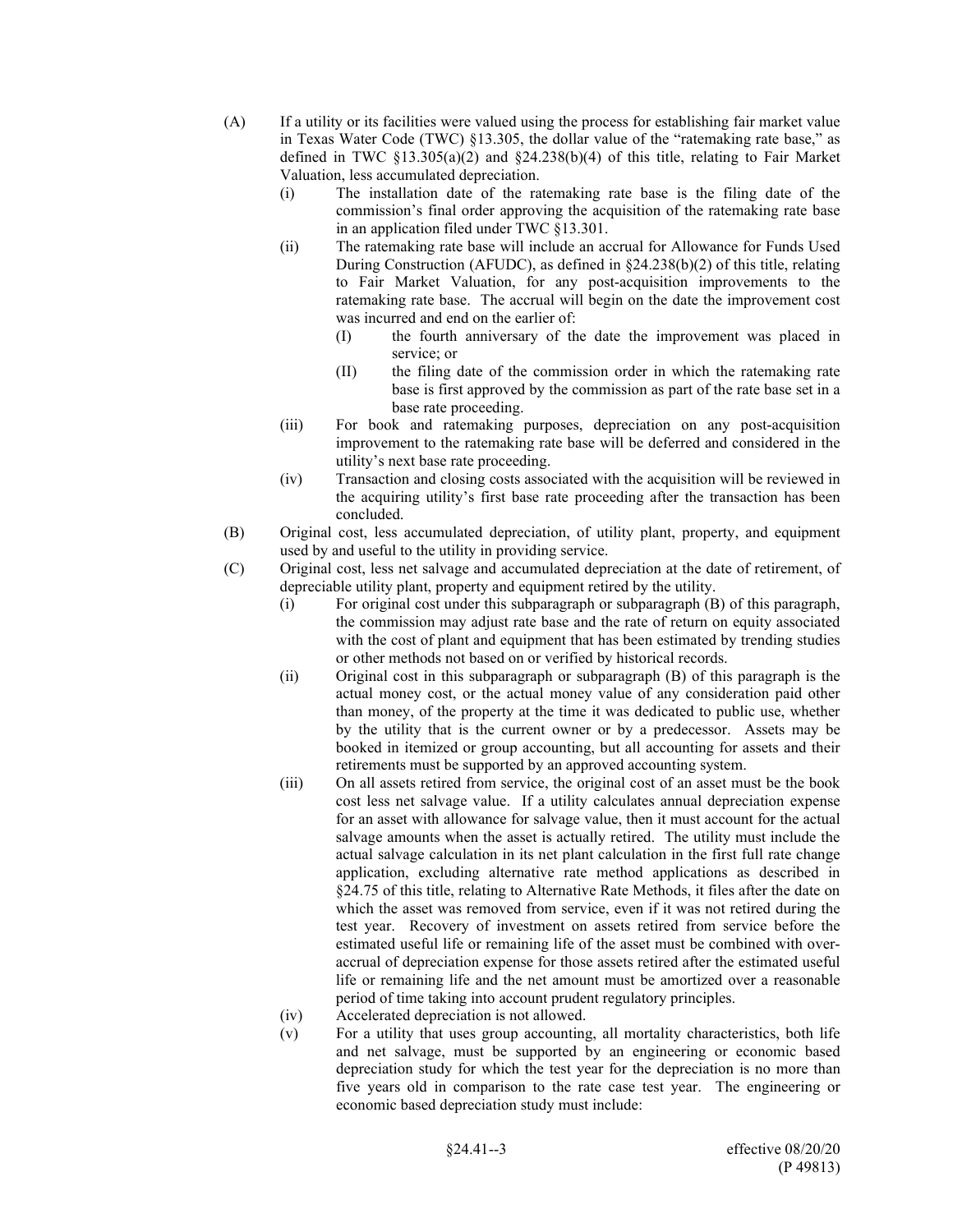- (I) investment by homogenous category;
- (II) expected level of gross salvage by category;
- (III) expected cost of removal by category;
- (IV) the accumulated provision for depreciation as appropriately reflected on the company's books by category;
- (V) the average service life by category;
- (VI) the remaining life by category;
- (VII) the Iowa Dispersion Pattern by category; and
- (VIII) a detailed narrative identifying the specific factors, data, criteria and assumptions that were employed to arrive at the specific mortality proposal for each homogenous group of property.
- (vi) Reserve for depreciation under this subparagraph or subparagraph (B) of this paragraph is the accumulation of recognized allocations of original cost, representing recovery of initial investment, over the estimated useful life or remaining life of the asset. Depreciation must be computed on a straight-line basis over the expected useful life or remaining life of the item or facility regardless of whether the salvage value is zero or not zero.
	- (I) If individual accounting is used, the following requirements apply to retirements:
		- (-a-) Accumulated depreciation must be calculated based on book cost less net salvage value of the asset.
		- (-b-) The utility must provide evidence establishing the original cost of the asset, the cost of removal, salvage value, any other amounts recovered; the useful life of the asset, or remaining life as may be appropriate; the date the asset was taken out of service; and the accumulated depreciation up to the date it was taken out of service.
		- (-c-) The utility must show that it used due diligence in recovering maximum salvage value of a retired asset.
		- (-d-) The utility must continue booking depreciation expense until the asset is actually retired, and the reserve for depreciation must include any additional depreciation expense accrued past the estimated useful or remaining life of the asset.
		- (-e-) The retirement of a plant asset from service is accounted for by crediting the book cost to the utility plant account in which it is included. Accumulated depreciation must also be debited with the original cost and the cost of removal and credited with the salvage value and any other amounts recovered.
		- (-f-) Retired assets must be specifically identified.
		- (-g-) The requirements relating to the accounting for the reasonableness of retirement decisions for individual assets and the net salvage value calculations for individual assets apply only to a utility using itemized accounting.
	- (II) For a utility that uses group accounting, the depreciation study must provide the information in subclause (I) except that retirements may be accounted for by category. Retired assets must be reported for the asset group in depreciation studies.
	- (III) TWC §13.185(e) applies to utility business transactions with affiliated interests involved in the retirement, removal, or recovery of assets.
	- (IV) For assets retired after June 19, 2009, the retired assets must be included in the utility's first application for a rate change after the date the asset was retired and must be specifically identified if the utility uses itemized accounting.
- (vii) the original cost of plant, property, and equipment acquired from an affiliated interest may not be included in invested capital except as provided in TWC §13.185(e);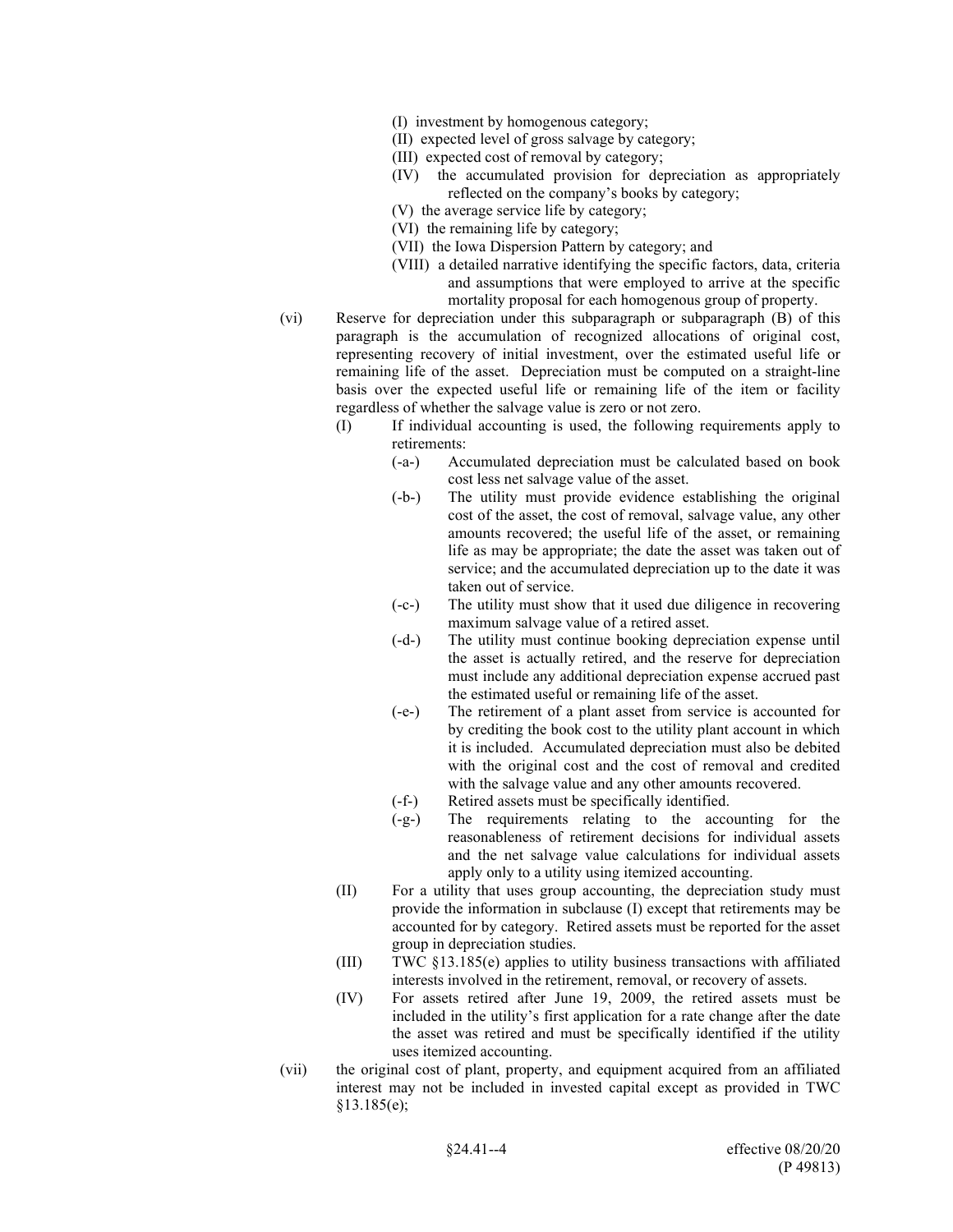- (viii) utility property funded by written customer agreements or customer contributions in aid of construction such as surcharges must not be included in original cost or invested capital.
- (D) Working capital allowance to be composed of, but not limited to the following:
	- (i) reasonable inventories of materials and supplies held specifically for purposes of permitting efficient operation of the utility in providing normal utility service.
	- (ii) reasonable prepayments for operating expenses. Prepayments to affiliated interests are subject to the standards set forth in TWC §13.185(e); and
	- (iii) a reasonable allowance for cash working capital. The following will apply in determining the amount to be included in invested capital for cash working capital:
		- (I) Cash working capital for utilities must not exceed one-eighth of total annual operations and maintenance expense, excluding amounts charged to operations and maintenance expense for materials, supplies, fuel, and prepayments.
		- (II) For Class C and Class D utilities, one-eighth of operations and maintenance expense excluding amounts charged to operations and maintenance expense for materials, supplies, expenses recovered through a pass-through provision or through charges other than base rate and gallonage charges, and prepayments will be considered a reasonable allowance for cash working capital.
		- (III) For Class B utilities, one-twelfth of operations and maintenance expense excluding amounts charged to operations and maintenance expense for materials, supplies, expenses recovered through a passthrough provision or charges other than base rate and gallonage charges, and prepayments will be considered a reasonable allowance for cash working capital.
		- (IV) For Class A utilities, a reasonable allowance for cash working capital, including a request of zero, will be determined by the use of a lead-lag study. A lead-lag study will be performed in accordance with the following criteria:
			- (-a-) The lead-lag study will use the cash method. All non-cash items, including but not limited to depreciation, amortization, deferred taxes, prepaid items, and return, including interest on long-term debt and dividends on preferred stock, will not be considered.
			- (-b-) Any reasonable sampling method that is shown to be unbiased may be used in performing the lead-lag study.
			- (-c-) The check clear date, or the invoice due date, whichever is later, will be used in calculating the lead-lag days used in the study. In those cases where multiple due dates and payment terms are offered by vendors, the invoice due date is the date corresponding to the terms accepted by the utility.
			- (-d-) All funds received by the utility except electronic transfers will be considered available for use no later than the business day following the receipt of the funds in any repository of the utility, e.g., lockbox, post office box, branch office. All funds received by electronic transfer will be considered available the day of receipt.
			- (-e-) The balance of cash and working funds included in the working cash allowance calculation will consist of the average daily bank balance of all non-interest bearing demand deposits and working cash funds.
			- (-f-) The lead on federal income tax expense must be calculated by measurement of the interval between the mid-point of the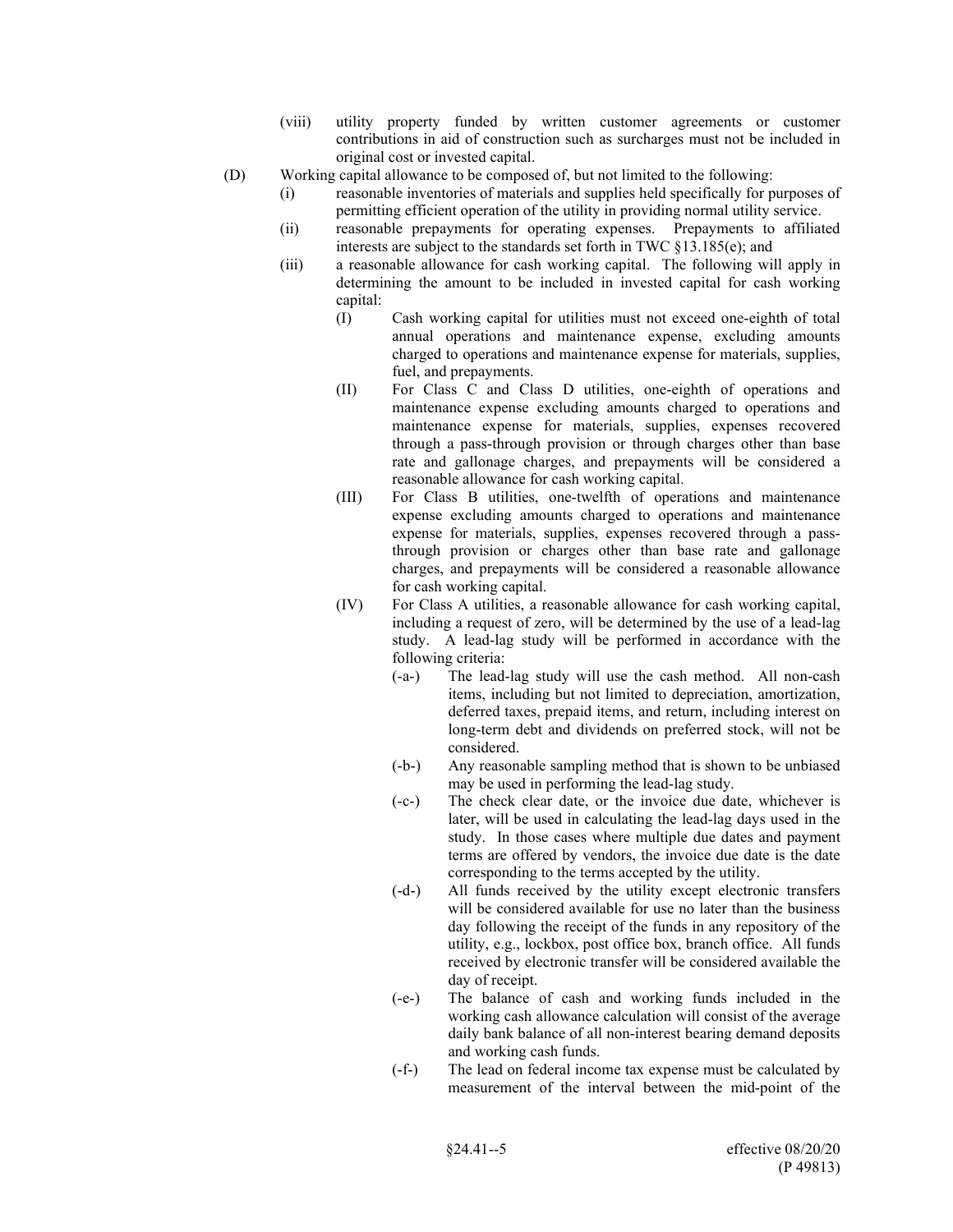annual service period and the actual payment date of the utility.

- (-g-) If the cash working capital calculation results in a negative amount, the negative amount must be included in rate base.
- (V) If cash working capital is required to be determined by the use of a lead-lag study under subclause (IV) of this clause and either the utility does not file a lead-lag study or the utility's lead-lag study is determined to be unreliable, in the absence of persuasive evidence that suggests a different amount of cash working capital, zero will be presumed to be the reasonable level of cash working capital.
- (VI) A lead lag study completed within five years of the application for a rate or tariff change is adequate for determining cash working capital unless sufficient persuasive evidence suggests that the study is no longer valid.
- (VII) Operations and maintenance expense does not include depreciation, other taxes, or federal income taxes, for purposes of subclauses (I), (II), (III) and (V) of this clause.
- (3) Deduction of certain items from rate base. In the consideration of applications filed under TWC §13.187 or §13.1871, the commission will deduct certain items from rate base, including but not limited to the following:
	- (A) accumulated reserve for deferred federal income taxes;
	- (B) unamortized investment tax credit to the extent allowed by the Internal Revenue Code;
	- (C) contingency and property insurance reserves;
	- (D) contributions in aid of construction; and
	- (E) other sources of cost-free capital, as determined by the commission.
- (4) Construction work in progress (CWIP). The inclusion of CWIP is an exceptional form of relief. Under ordinary circumstances, the rate base consists only of those items that are used and useful in providing service to the public. Under exceptional circumstances, the commission may include CWIP in rate base to the extent that the utility has proven that:
	- (A) the inclusion is necessary to the financial integrity of the utility; and
	- (B) major projects under construction have been efficiently and prudently planned and managed.
- (5) Requirements for post-test year adjustments.
	- (A) A post-test year adjustment to test year data for known and measurable rate base additions may be considered only if:
		- (i) the addition represents a plant which would appropriately be recorded for investor-owned utilities in National Association of Regulatory Utility Commissioners (NARUC) account 101 or 102;
		- (ii) the addition comprises at least 10% of the utility's requested rate base, exclusive of post-test year adjustments and CWIP;
		- (iii) the addition is in service before the rate year begins; and
		- (iv) the attendant impacts on all aspects of a utility's operations, including but not limited to, revenue, expenses and invested capital, can with reasonable certainty be identified, quantified and matched. Attendant impacts are those that reasonably result as a consequence of the post-test year adjustment being proposed.
	- (B) Each post-test year plant adjustment described by subparagraph (A) of this paragraph will be included in rate base at the reasonable test year-end CWIP balance, if the addition is constructed by the utility, or the reasonable price, if the addition represents a purchase, subject to original cost requirements, as specified in TWC §13.185.
	- (C) Post-test year adjustments to historical test year data for known and measurable rate base decreases will be allowed only if:
		- (i) the decrease represents:
			- (I) plant which was appropriately recorded in NARUC account 101 or 102;
			- (II) plant held for future use;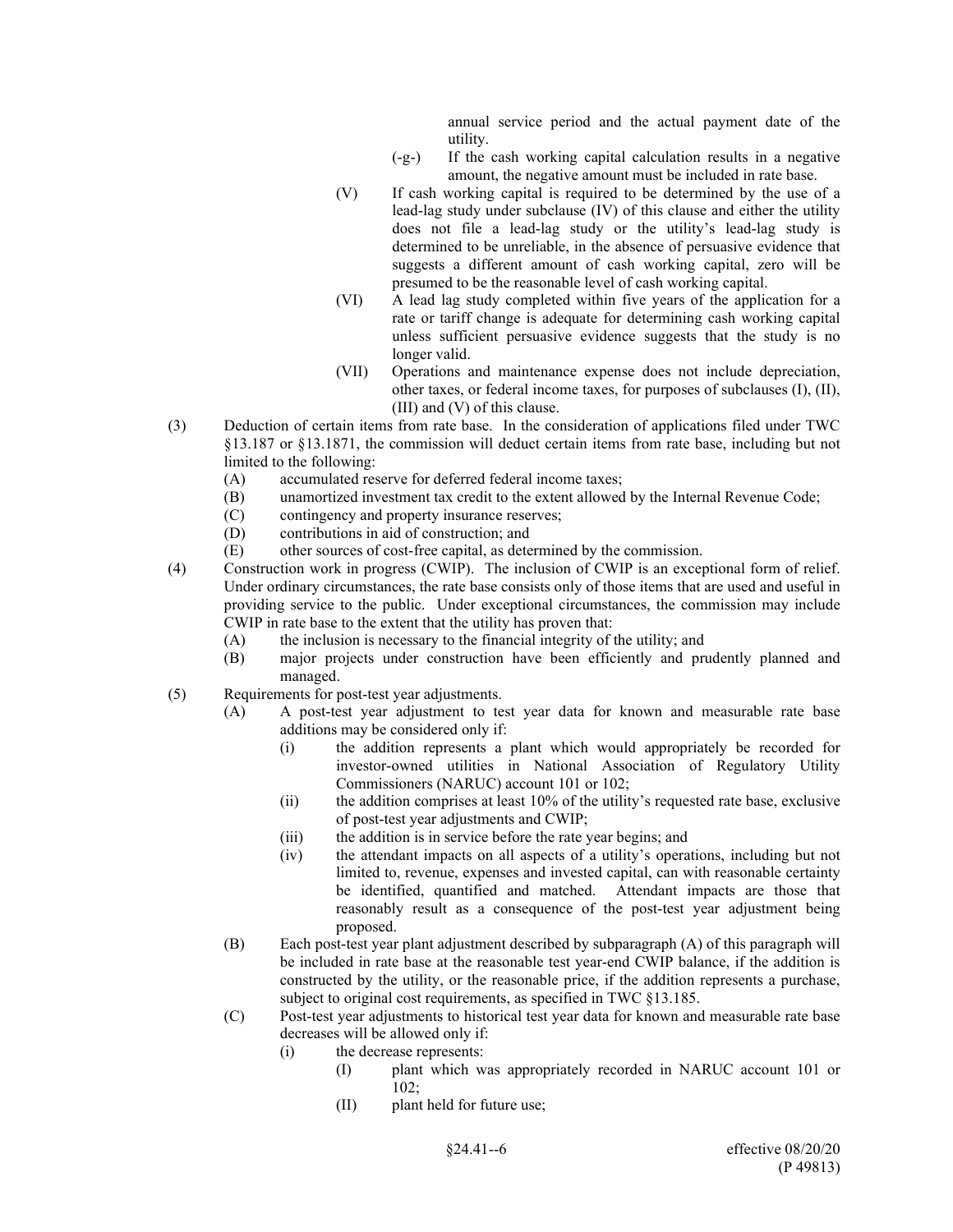- (III) CWIP, not including mirror CWIP; or
- (IV) an attendant impact of another post-test year adjustment.
- (ii) the decrease represents a plant that has been removed from service, sold, or removed from the utility's books prior to the rate year; and
- (iii) the attendant impacts on all aspects of a utility's operations, including but not limited to, revenue, expenses and invested capital, can with reasonable certainty be identified, quantified and matched. Attendant impacts are those that reasonably result as a consequence of the post-test year adjustment being proposed.

## (d) **Recovery of positive acquisition adjustments.**

- (1) When a utility acquires plant, property, or equipment for which commission approval is required under §24.239 of this title, relating to Sale, Transfer, Merger, Consolidation, Acquisition, Lease or Rental, a positive acquisition adjustment will be allowed to the extent that the acquiring utility proves that:
	- (A) the property is used and useful in providing retail water or sewer service at the time of the acquisition or as a result of the acquisition;
	- (B) reasonable, prudent, and timely investments will be made, if required, to bring the system into compliance with all applicable rules and regulations;
	- (C) as a result of the transaction:
		- (i) the customers of the system being acquired will receive higher quality or more reliable retail water or sewer service or that the acquisition was necessary so that customers of the acquiring utility's other systems could receive higher quality or more reliable retail water or sewer service;
		- (ii) regionalization of retail public utilities, meaning a pooling of financial, managerial, or technical resources that achieve economies of scale or efficiencies of service, was achieved; or
		- (iii) the acquiring utility will become financially stable and technically sound as a result of the acquisition, or the system being acquired that is not financially stable and technically sound will become a part of a financially stable and technically sound utility;
	- (D) any and all transactions between the buyer and the seller entered into as a part or condition of the acquisition are fully disclosed to the commission and were conducted at arm's length;
	- (E) the actual purchase price is reasonable in consideration of the condition of the plant, property, and equipment being acquired; the impact on customer rates if the acquisition adjustment is granted; the benefits to the customers; and the amount of contributions in aid of construction in the system being acquired; and
	- (F) the rates charged by the acquiring utility to its pre-acquisition customers will not increase unreasonably because of the acquisition.
- (2) The owner of the acquired retail public utility and the final acquiring utility must not be affiliated. In a multi-stage transaction in which a purchase of voting stock or acquisition of controlling interest transaction under §24.243 of this title, relating to Purchase of Voting Stock or Acquisition of Controlling Interest in a Utility, is followed by a transfer of assets in what is essentially a single sales transaction, a positive acquisition adjustment is allowed only where the multi-stage transaction was fully disclosed to the commission in the application for approval of the initial stock or change of controlling interest transaction.
- (3) The amount of the acquisition adjustment approved by the regulatory authority must be amortized using a straight-line method over a period equal to the weighted average remaining useful life of the acquired plant, property, and equipment, at an interest rate equal to the rate of return determined under subsection (c) of this section. The acquisition adjustment may be treated as a surcharge and may be recovered using non-system-wide rates.
- (4) The authorization for and the amount of an acquisition adjustment will be determined only as a part of a rate change application.
- (5) The acquisition adjustment will be included in rates only as a part of a rate change application.